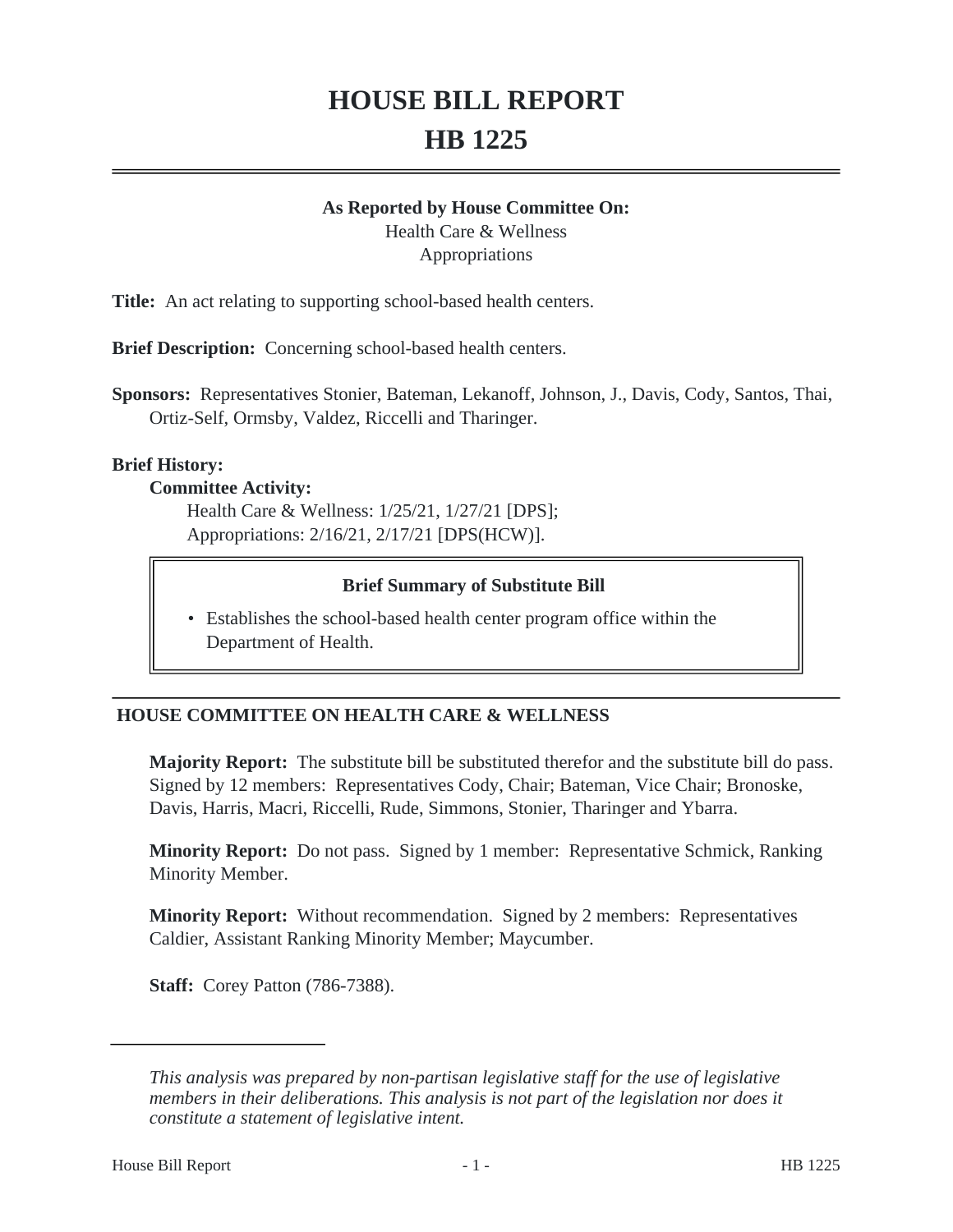# **Background:**

A school-based health center (SBHC) is a student-focused health center located in or adjacent to a school that typically provides integrated medical, behavioral health, and other health care services. An SBHC is usually a collaboration between the community, the school, and a health care sponsor. The health care sponsor may be a community clinic or health care system, hospital, public health department, or tribal program. Under this model, the health care sponsor staffs and manages operations of the SBHC according to the school and community's needs and resources. The SBHCs typically are staffed by a primary care provider, behavioral health care provider, and clinic coordinator, although dental and other health professionals may also provide services. According to the Washington School-Based Health Alliance, there are more than 50 SBHCs throughout the state, 30 of which are established in Seattle public middle and high schools.

# **Summary of Substitute Bill:**

The Department of Health must establish a school-based health center (SBHC) program office with the objective to expand and sustain the availability of services to students with a focus on historically underserved populations. The program office must:

- develop, in partnership with a statewide nonprofit organization, grant funding criteria and metrics for monitoring and evaluating grant recipients;
- award grant funding for SBHCs' planning, start-up costs, and ongoing operations costs;
- monitor and evaluate SBHCs that receive grant funding;
- partner with the statewide nonprofit organization to provide training and technical assistance to SBHCs; and
- coordinate with the statewide nonprofit organization, educational service districts, the Health Care Authority, hosting school districts, and the Office of the Insurance Commissioner to provide support to SBHCs.

#### **Substitute Bill Compared to Original Bill:**

The substitute bill: (1) recognizes that school-based health centers (SBHCs) have been operating in Washington for more than 30 years; (2) specifies that the SBHC program office is established with the objective of expanding and sustaining the availability of services to students with a focus on historically underserved populations; (3) requires the SBHC program office to develop funding criteria and metrics for monitoring and evaluating grant recipients; and (4) requires the SBHC program office to award grant funding for, rather than to, SBHCs.

# **Appropriation:** None.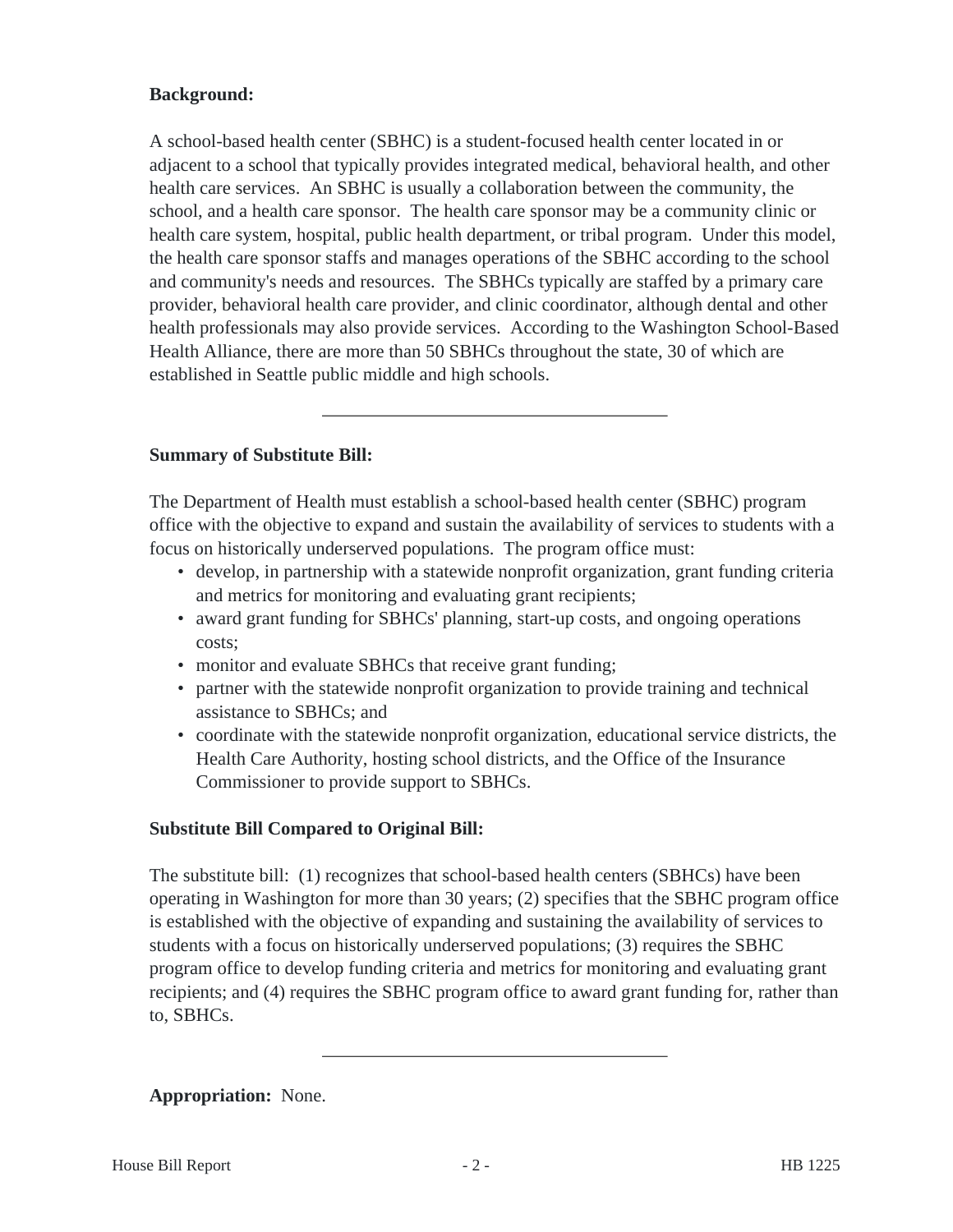**Fiscal Note:** Preliminary fiscal note available.

**Effective Date of Substitute Bill:** The bill takes effect 90 days after adjournment of the session in which the bill is passed.

## **Staff Summary of Public Testimony:**

(In support) School-based health centers (SBHCs) have operated in Washington for more than 30 years and are located in more than 20 school districts across the state. Funding and support are critical to establishing and sustaining SBHCs, especially during their first few years of operation. This bill awards grant funding to school districts considering SBHCs as an option to provide affordable and accessible health care to students.

School-based health centers are important for screening and treating COVID-19 symptoms and curbing the spread of the disease as more students return to in-person instruction. School-based health centers are beneficial to students and families in school districts that are geographically isolated from health care providers. Students who struggle to access health care due to lack of transportation or inability to pay are forced to take days off from school to travel to distant providers. These barriers to access are more acute in communities of color. Students from communities that have been historically underserved and disproportionately impacted deserve equitable access to health care. School-based health centers give all students convenient access to health care providers.

High school students in particular may benefit from SBHCs that provide reliable access to mental and behavioral health services. Rates of anxiety, depression, and suicide in youth have been rapidly increasing statewide. That trend has been further exacerbated by the ongoing pandemic. Students should be able to access a trusted counselor or other mental and behavioral health professionals for immediate support and services.

(Opposed) School districts should maintain the discretion to decide whether to establish SBHCs. This bill takes away local control and gives the Department of Health (DOH) too much decision-making authority. It is unclear why nonprofit organizations need to be involved in establishing or supporting SBHCs. The DOH's process for awarding grants should take place in a subcommittee where there will be full transparency and opportunities for public comments. School districts should have final decision-making authority and be able to turn down grant funding without any ramifications.

Families should be in charge of their children's health care. School-based health centers cannot take the place of existing providers that families already trust to administer care to their children. Some families do not want allopathic physicians as their children's primary care providers. School-based health centers push allopathic-only providers, which conflicts with some families' values and preferred medical paradigms. School-based health centers take advantage of the lack of parental oversight and administer services without parental involvement or knowledge, especially with regard to students that are 13 years of age or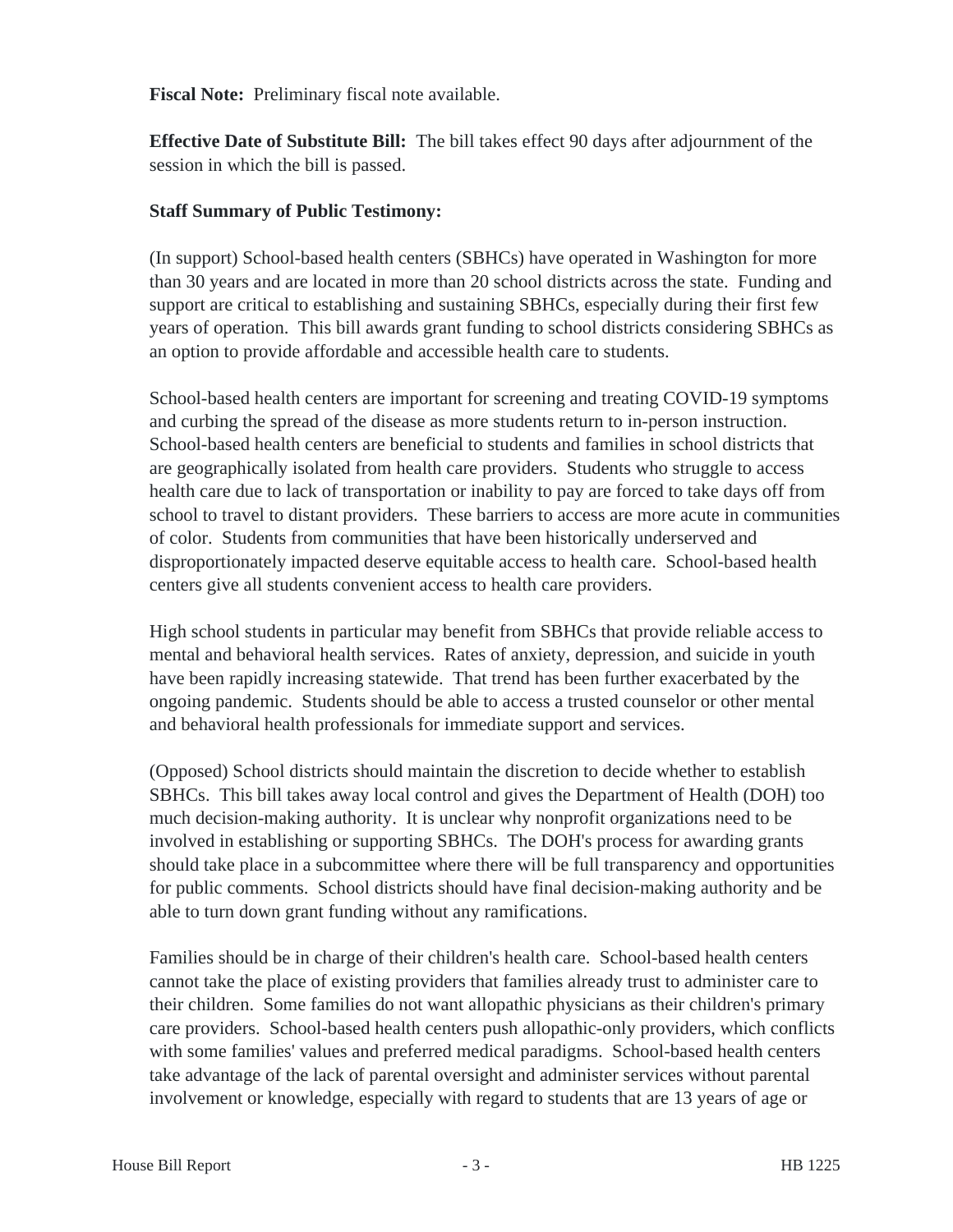older who can consent to treatment without a parent.

**Persons Testifying:** (In support) Representative Stonier, prime sponsor; Tom Seigel, Bethel School District; Sandy Lennon, Washington School-Based Health Alliance; Laura Aguilar-Flores; Peter Asante, Community Health of Central Washington and Washington Chapter American Academy of Pediatrics; Jennifer Young, Sedro-Woolley School District and School Nurse Organization of Washington; Michelle Timmerman, Community Health Association of Spokane Health School Based Health Center; Marina Gray; Jill Patnode, Kaiser Permanente Washington, Thriving Schools; and John Boyd, Quincy School District.

(Opposed) Sharon Hanek; Jennifer Heine-Withee; Dawn Land; Bernadette Pajer, Informed Choice Washington; and Susie Olson Corgan.

**Persons Signed In To Testify But Not Testifying:** Christy Krutulis, Walla Walla Public Schools; Brenda Rogers, Washington State School Directors' Association; Laura Peterson and Heidi Zamora, Washington State Parent Teacher Association; Julie Salvi, Washington Education Association; Robert Runnells; Gary Wilson; Beth Daranciang; Leah Houser, Initiatives for Family Health; Sarah Davenport-Smith, Family Policy Institute of Washington and Human Life of Washington; and Heidi Sandall.

#### **HOUSE COMMITTEE ON APPROPRIATIONS**

**Majority Report:** The substitute bill by Committee on Health Care & Wellness be substituted therefor and the substitute bill do pass. Signed by 21 members: Representatives Ormsby, Chair; Bergquist, Vice Chair; Gregerson, Vice Chair; Macri, Vice Chair; Chopp, Cody, Dolan, Fitzgibbon, Frame, Hansen, Harris, Johnson, J., Lekanoff, Pollet, Rude, Ryu, Senn, Springer, Stonier, Sullivan and Tharinger.

**Minority Report:** Do not pass. Signed by 3 members: Representatives Corry, Assistant Ranking Minority Member; Chandler and Schmick.

**Minority Report:** Without recommendation. Signed by 8 members: Representatives Stokesbary, Ranking Minority Member; Chambers, Assistant Ranking Minority Member; Boehnke, Caldier, Dye, Hoff, Jacobsen and Steele.

**Staff:** Linda Merelle (786-7092).

# **Summary of Recommendation of Committee On Appropriations Compared to Recommendation of Committee On Health Care & Wellness:**

No new changes were recommended.

#### **Appropriation:** None.